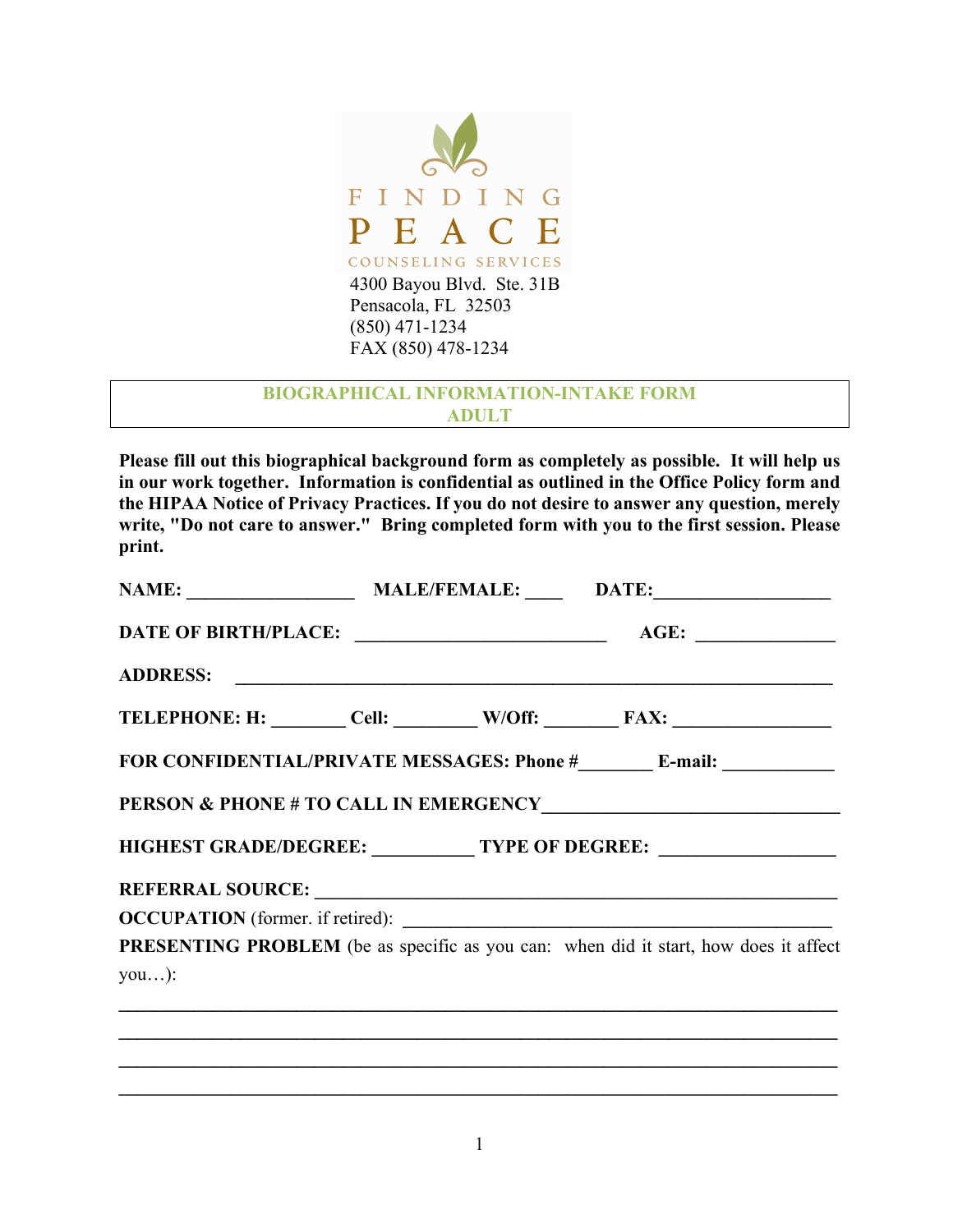|  |  |  |  |  |  | <b>Estimate the severity of above problem:</b> |
|--|--|--|--|--|--|------------------------------------------------|
|--|--|--|--|--|--|------------------------------------------------|

Mild Moderate Very severe Severe

## What have you done to address the problem so far?

**CURRENT: Marital status:** Live with someone: Name: Years:

**PAST & PRESENT MARRIAGE/S** (years together, names & statement about the nature of the relationship/s, i.e., friendly, distant, physically/emotionally abusive, loving, hostile):

PRESENT SPOUSE/PARTNER: Education: Occupation: 1997

CHILDREN/STEP/GRAND (names/ages & brief statement on your relationship with the person)

| $\sim$                                 |  |  |  |
|----------------------------------------|--|--|--|
| $\overline{\phantom{a}}$<br><u>ل ب</u> |  |  |  |
| $\sqrt{2}$<br>−.                       |  |  |  |
| J.                                     |  |  |  |

PARENTS/STEP-PARENT (Name/age or year of death/cause of death, occupation, personality, how did s/he treat you, brief statement about the relationship):

| <b>Father:</b> |  |  |  |
|----------------|--|--|--|
|                |  |  |  |
| <b>Mother:</b> |  |  |  |
|                |  |  |  |

**StepParents:**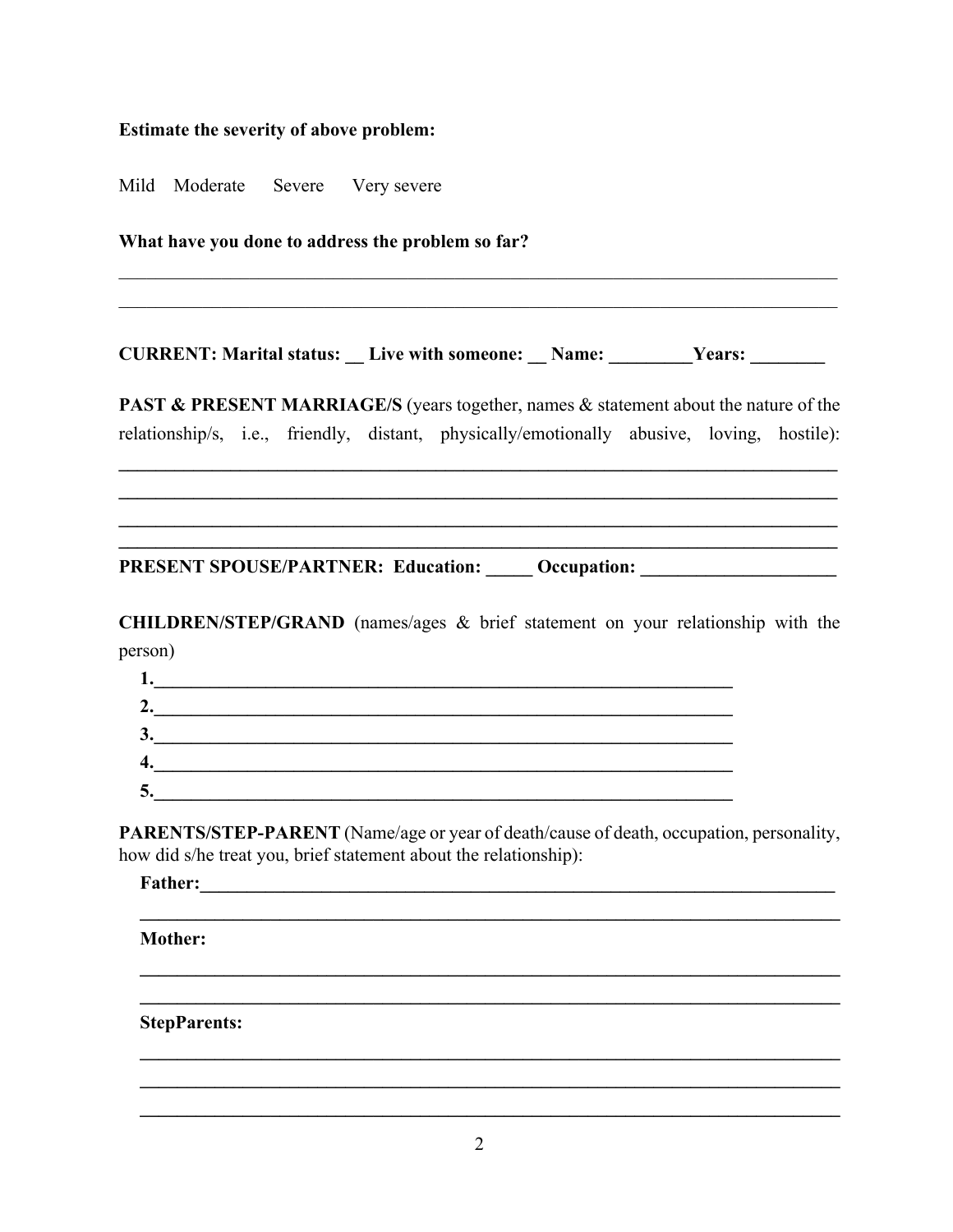SIBLINGS (name/age, if deceased: age and cause of death & brief statement about the relationship):

| 1.                                        |  |  |  |
|-------------------------------------------|--|--|--|
| $\mathbf{\hat{z}}$<br>$\epsilon_{\rm th}$ |  |  |  |
| 3.                                        |  |  |  |
| 4.                                        |  |  |  |
| ς<br>J.                                   |  |  |  |

**MEDICAL DOCTOR/S** (name /phone):

PAST/PRESENT MEDICAL CARE (major medical problems, surgeries, accidents, falls, illness, allergies):

**SLEEP/APPETITE DISTURBANCES** (recent changes in weight, eating or sleep patterns)

## SPECIFY MEDICATION AND DOSAGES you are presently taking and for what. Please **PRINT:**

## **SUBSTANCE ABUSE HISTORY**

| <b>Smoker</b><br>Yes No If yes, How much |                                                                          |  |  |  |  |  |
|------------------------------------------|--------------------------------------------------------------------------|--|--|--|--|--|
|                                          | Drugs Used (alcohol, illegal,   Frequency/Quantity & Route of   Last use |  |  |  |  |  |
| <b>OTC</b>                               | Administration                                                           |  |  |  |  |  |
|                                          |                                                                          |  |  |  |  |  |
|                                          |                                                                          |  |  |  |  |  |
|                                          |                                                                          |  |  |  |  |  |
|                                          |                                                                          |  |  |  |  |  |
|                                          |                                                                          |  |  |  |  |  |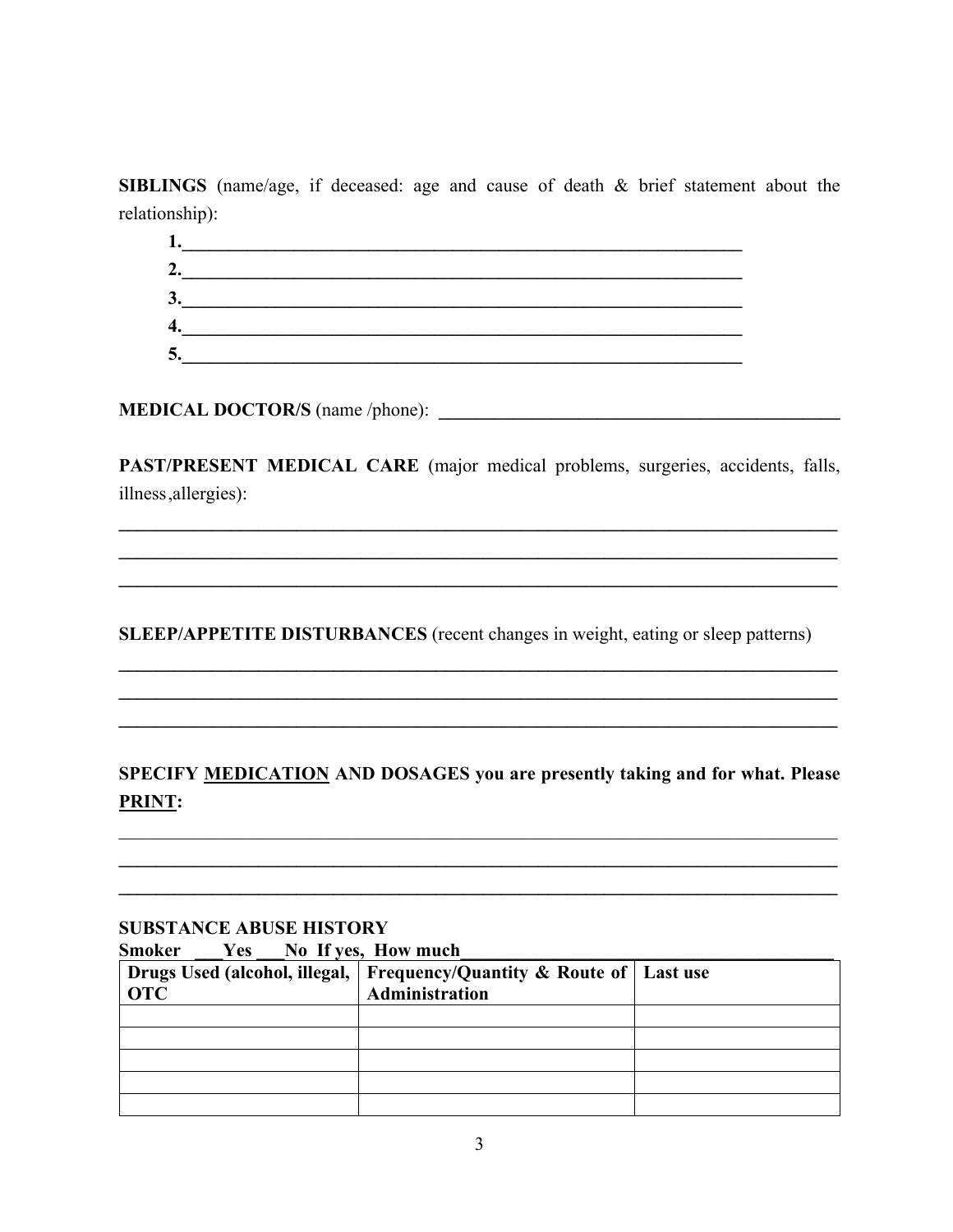**SUBSTANCE ABUSE TREATMENT** (List past and present treatments, AA, NA)

**SUICIDE ATTEMPT/S** or **AGGRESSIVE BEHAVIOR** (describe: ages, reasons, circumstances, how, etc)

**\_\_\_\_\_\_\_\_\_\_\_\_\_\_\_\_\_\_\_\_\_\_\_\_\_\_\_\_\_\_\_\_\_\_\_\_\_\_\_\_\_\_\_\_\_\_\_\_\_\_\_\_\_\_\_\_\_\_\_\_\_\_\_\_\_\_\_\_\_\_\_\_\_\_\_\_\_ \_\_\_\_\_\_\_\_\_\_\_\_\_\_\_\_\_\_\_\_\_\_\_\_\_\_\_\_\_\_\_\_\_\_\_\_\_\_\_\_\_\_\_\_\_\_\_\_\_\_\_\_\_\_\_\_\_\_\_\_\_\_\_\_\_\_\_\_\_\_\_\_\_\_\_\_\_ \_\_\_\_\_\_\_\_\_\_\_\_\_\_\_\_\_\_\_\_\_\_\_\_\_\_\_\_\_\_\_\_\_\_\_\_\_\_\_\_\_\_\_\_\_\_\_\_\_\_\_\_\_\_\_\_\_\_\_\_\_\_\_\_\_\_\_\_\_\_\_\_\_\_\_\_\_**

**\_\_\_\_\_\_\_\_\_\_\_\_\_\_\_\_\_\_\_\_\_\_\_\_\_\_\_\_\_\_\_\_\_\_\_\_\_\_\_\_\_\_\_\_\_\_\_\_\_\_\_\_\_\_\_\_\_\_\_\_\_\_\_\_\_\_\_\_\_\_\_\_\_\_\_\_\_ \_\_\_\_\_\_\_\_\_\_\_\_\_\_\_\_\_\_\_\_\_\_\_\_\_\_\_\_\_\_\_\_\_\_\_\_\_\_\_\_\_\_\_\_\_\_\_\_\_\_\_\_\_\_\_\_\_\_\_\_\_\_\_\_\_\_\_\_\_\_\_\_\_\_\_\_\_ \_\_\_\_\_\_\_\_\_\_\_\_\_\_\_\_\_\_\_\_\_\_\_\_\_\_\_\_\_\_\_\_\_\_\_\_\_\_\_\_\_\_\_\_\_\_\_\_\_\_\_\_\_\_\_\_\_\_\_\_\_\_\_\_\_\_\_\_\_\_\_\_\_\_\_\_\_**

**SIGNIFICANT LIFE EVENTS** (history of trauma such as physical, sexual abuse, neglect, natural disasters, accidents, death of someone close, family illness, etc)

FAMILY MEDICAL HISTORY (Describe any *illness* that runs in the family: cancer, epilepsy,etc)**:** 

**\_\_\_\_\_\_\_\_\_\_\_\_\_\_\_\_\_\_\_\_\_\_\_\_\_\_\_\_\_\_\_\_\_\_\_\_\_\_\_\_\_\_\_\_\_\_\_\_\_\_\_\_\_\_\_\_\_\_\_\_\_\_\_\_\_\_\_\_\_\_\_\_\_\_\_\_\_ \_\_\_\_\_\_\_\_\_\_\_\_\_\_\_\_\_\_\_\_\_\_\_\_\_\_\_\_\_\_\_\_\_\_\_\_\_\_\_\_\_\_\_\_\_\_\_\_\_\_\_\_\_\_\_\_\_\_\_\_\_\_\_\_\_\_\_\_\_\_\_\_\_\_\_\_\_ \_\_\_\_\_\_\_\_\_\_\_\_\_\_\_\_\_\_\_\_\_\_\_\_\_\_\_\_\_\_\_\_\_\_\_\_\_\_\_\_\_\_\_\_\_\_\_\_\_\_\_\_\_\_\_\_\_\_\_\_\_\_\_\_\_\_\_\_\_\_\_\_\_\_\_\_\_**

FRIENDSHIPS, COMMUNITY, RECREATION & SPIRITUALITY (Describe quality, frequency, activities, etc.):

**\_\_\_\_\_\_\_\_\_\_\_\_\_\_\_\_\_\_\_\_\_\_\_\_\_\_\_\_\_\_\_\_\_\_\_\_\_\_\_\_\_\_\_\_\_\_\_\_\_\_\_\_\_\_\_\_\_\_\_\_\_\_\_\_\_\_\_\_\_\_\_\_\_\_\_\_\_ \_\_\_\_\_\_\_\_\_\_\_\_\_\_\_\_\_\_\_\_\_\_\_\_\_\_\_\_\_\_\_\_\_\_\_\_\_\_\_\_\_\_\_\_\_\_\_\_\_\_\_\_\_\_\_\_\_\_\_\_\_\_\_\_\_\_\_\_\_\_\_\_\_\_\_\_\_ \_\_\_\_\_\_\_\_\_\_\_\_\_\_\_\_\_\_\_\_\_\_\_\_\_\_\_\_\_\_\_\_\_\_\_\_\_\_\_\_\_\_\_\_\_\_\_\_\_\_\_\_\_\_\_\_\_\_\_\_\_\_\_\_\_\_\_\_\_\_\_\_\_\_\_\_\_**

PAST/PRESENT PSYCHOTHERAPY (specify: month year/s (beginning—end), estimated no. of sessions, name, degree, phone & address, initial reason for therapy, Ind/Couple/Family, medication, brief description of the relationship and how helpful it was, and how/why it ended)**:**

- **1. \_\_\_\_\_\_\_\_\_\_\_\_\_\_\_\_\_\_\_\_\_\_\_\_\_\_\_\_\_\_\_\_\_\_\_\_\_\_\_\_\_\_\_\_\_\_\_\_\_\_\_\_\_\_\_\_\_\_\_\_\_\_\_\_\_\_\_\_\_\_\_\_\_\_\_**
- **2. \_\_\_\_\_\_\_\_\_\_\_\_\_\_\_\_\_\_\_\_\_\_\_\_\_\_\_\_\_\_\_\_\_\_\_\_\_\_\_\_\_\_\_\_\_\_\_\_\_\_\_\_\_\_\_\_\_\_\_\_\_\_\_\_\_\_\_\_\_\_\_\_\_\_\_**

**\_\_\_\_\_\_\_\_\_\_\_\_\_\_\_\_\_\_\_\_\_\_\_\_\_\_\_\_\_\_\_\_\_\_\_\_\_\_\_\_\_\_\_\_\_\_\_\_\_\_\_\_\_\_\_\_\_\_\_\_\_\_\_\_\_\_\_\_\_\_\_\_\_\_\_\_\_** *USE OTHER SIDE OF THE PAGE FOR MORE INFORMATION ABOUT PSYCHOTHERAPISTS*

**\_\_\_\_\_\_\_\_\_\_\_\_\_\_\_\_\_\_\_\_\_\_\_\_\_\_\_\_\_\_\_\_\_\_\_\_\_\_\_\_\_\_\_\_\_\_\_\_\_\_\_\_\_\_\_\_\_\_\_\_\_\_\_\_\_\_\_\_\_\_\_\_\_\_\_\_\_**